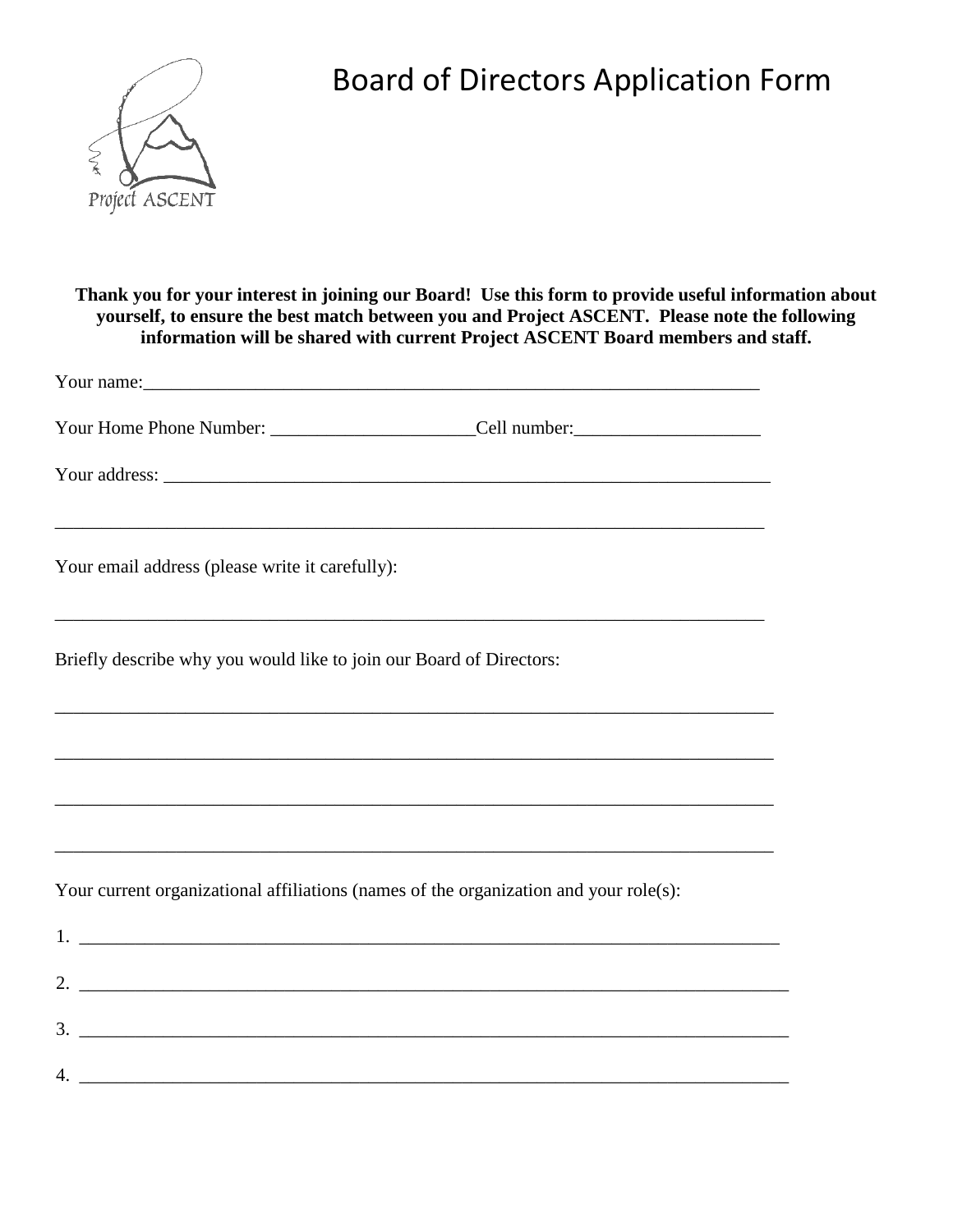Which of your skills would you like or be willing to utilize on the Board? Check those that apply:

| Board development<br>⊔<br>Strategic planning<br>ப<br>Staffing / HR<br>ப<br>$\Box$ Program development | Financial management<br>ப<br>Fundraising<br>ப<br>Evaluation<br>$\perp$<br>$\Box$ Community networking | Training<br>Marketing<br>ப<br>Volunteer management<br>Facilities management<br>ப<br>Technology/Social Media   |
|-------------------------------------------------------------------------------------------------------|-------------------------------------------------------------------------------------------------------|---------------------------------------------------------------------------------------------------------------|
| Other skill(s) of yours that you would like to utilize? $\frac{ }{ }$                                 |                                                                                                       |                                                                                                               |
|                                                                                                       |                                                                                                       |                                                                                                               |
|                                                                                                       |                                                                                                       |                                                                                                               |
| develop, interests to cultivate, etc.?                                                                |                                                                                                       | What would you like to get out of your participation on the Board, e.g., what types of experiences, skills to |

\_\_\_\_\_\_\_\_\_\_\_\_\_\_\_\_\_\_\_\_\_\_\_\_\_\_\_\_\_\_\_\_\_\_\_\_\_\_\_\_\_\_\_\_\_\_\_\_\_\_\_\_\_\_\_\_\_\_\_\_\_\_\_\_\_\_\_\_\_\_\_\_\_\_\_\_\_

\_\_\_\_\_\_\_\_\_\_\_\_\_\_\_\_\_\_\_\_\_\_\_\_\_\_\_\_\_\_\_\_\_\_\_\_\_\_\_\_\_\_\_\_\_\_\_\_\_\_\_\_\_\_\_\_\_\_\_\_\_\_\_\_\_\_\_\_\_\_\_\_\_\_\_\_\_

\_\_\_\_\_\_\_\_\_\_\_\_\_\_\_\_\_\_\_\_\_\_\_\_\_\_\_\_\_\_\_\_\_\_\_\_\_\_\_\_\_\_\_\_\_\_\_\_\_\_\_\_\_\_\_\_\_\_\_\_\_\_\_\_\_\_\_\_\_\_\_\_\_\_\_\_\_

If you join the Board, you agree that you can provide at least 4 hours a month in attendance to Board and Committee meetings, and that you do not have any conflict-of-interest in participating on the Board. Also, you agree to fully participate in fundraising and community events.

Your signature: \_\_\_\_\_\_\_\_\_\_\_\_\_\_\_\_\_\_\_\_\_\_\_\_\_\_\_\_\_\_\_\_\_\_\_\_\_ Date:\_\_\_\_\_\_\_\_\_\_\_\_\_\_\_\_\_\_\_\_\_\_

If you are not selected as a member of the Board, or if you decide not to join, would you like to be a volunteer to assist our organization in various ways that match your skills and interests?

 $\Box$  Yes  $\Box$  No  $\Box$  Perhaps